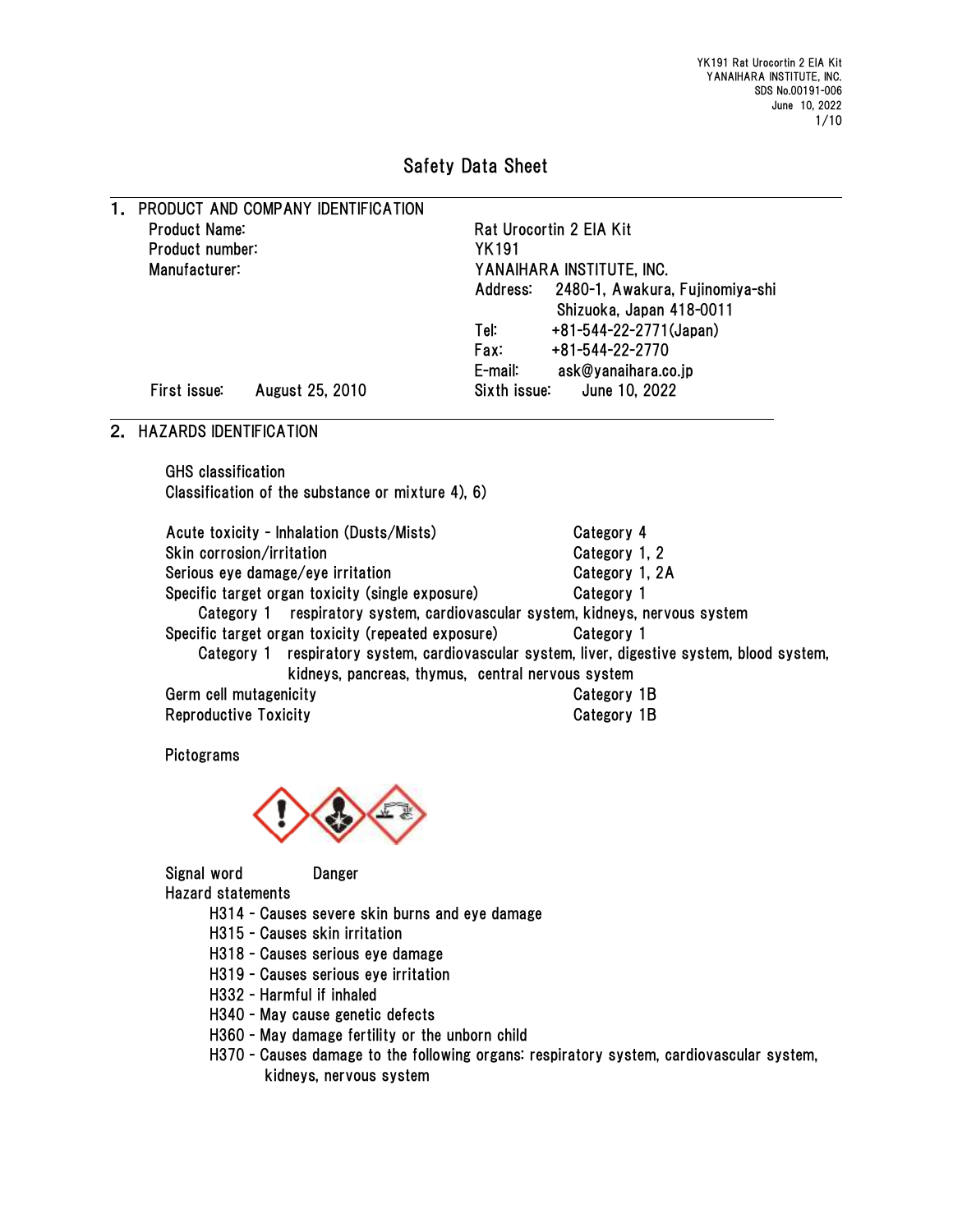H372 - Causes damage to the following organs through prolonged or repeated exposure: respiratory system, cardiovascular system, liver, digestive system, blood system, kidneys, pancreas, thymus, central nervous system

Precautionary statements-(Prevention)

Obtain special instructions before use.

Do not handle until all safety precautions have been read and understood.

Do not breathe dust/fumes/gas/mist/vapors/spray.

Wash face, hands and any exposed skin thoroughly after handling.

Do not eat, drink or smoke when using this product.

Use only outdoors or in a well-ventilated area.

Wear protective gloves/protective clothing/eye protection/face protection.

Use personal protective equipment as required.

Precautionary statements-(Response)

Immediately call a POISON CENTER or doctor/physician.

IF SWALLOWED: Rinse mouth. Do NOT induce vomiting.

IF ON SKIN: Wash with plenty of soap and water.

IF ON SKIN (or hair): Remove/Take off immediately all contaminated clothing. Rinse skin with water/ shower.

IF INHALED: Remove victim to fresh air and keep comfortable for breathing.

IF IN EYES: Rinse cautiously with water for several minutes. Remove contact lenses, if

present and easy to do. Continue rinsing.

IF exposed: Call a POISON CENTER or doctor/physician.

Call a POISON CENTER or doctor/physician if you feel unwell.

If skin irritation occurs: Get medical advice/attention.

If eye irritation persists: Get medical advice/attention.

Take off contaminated clothing and wash before reuse.

Wash contaminated clothing before reuse.

Precautionary statements-(Storage)

Store locked up

Store in a well-ventilated place. Keep container tightly closed.

Precautionary statements-(Disposal)

Dispose of contents/container to an approved waste disposal plant

## Others

Other hazards Not available

Other reagents may be harmful if inhaled and ingested. May cause eye and skin irritation.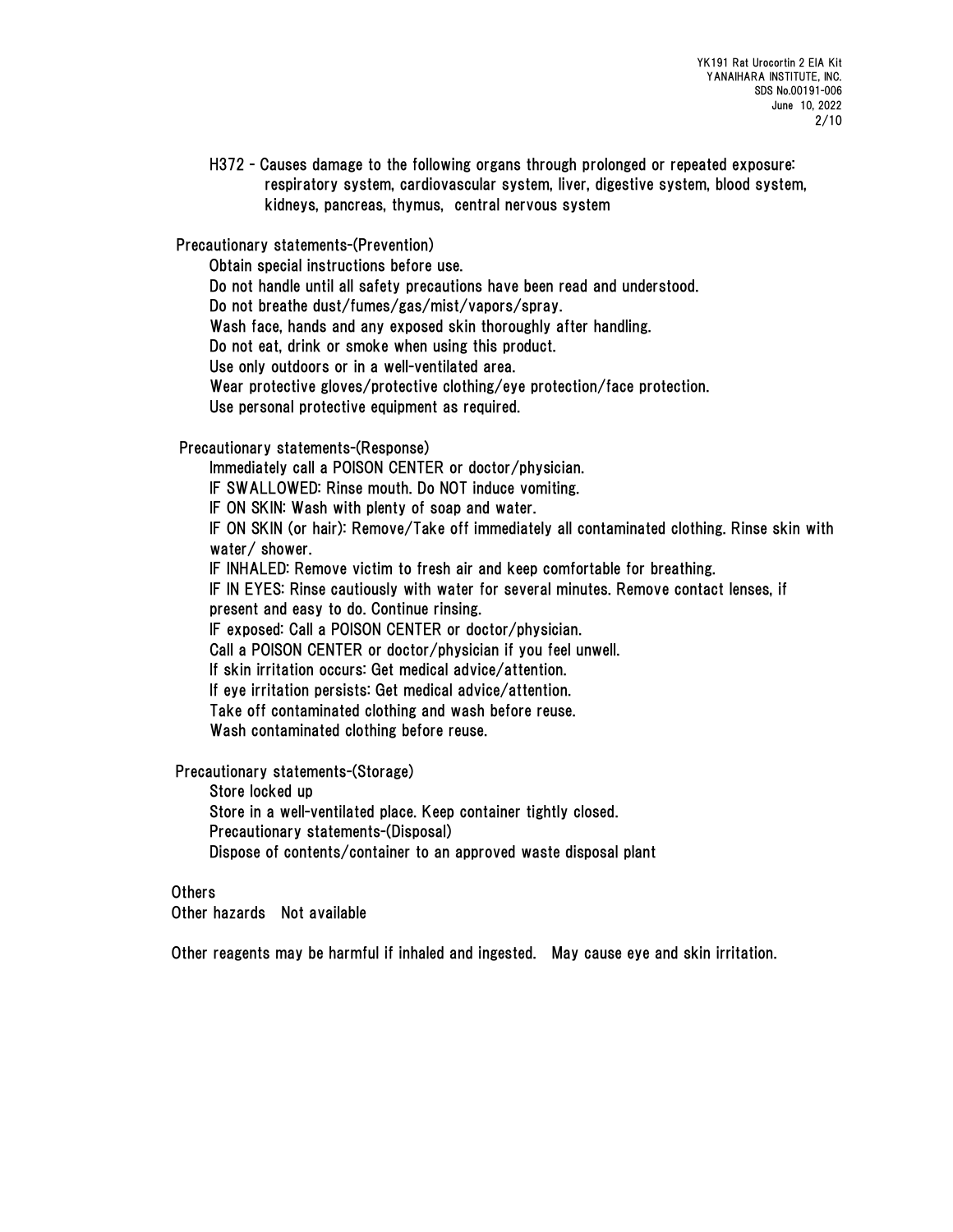## 3. COMPOSITION, INFORMATION ON INGREDIENTS Product Name CAS Number Rat Urocortin 2 EIA Kit
None

#### Kit components:

| No. | Component                 | Quantity        | Chemical name                                        | W <sub>t</sub> % | CAS No.         | <b>Chemical Formula</b> |
|-----|---------------------------|-----------------|------------------------------------------------------|------------------|-----------------|-------------------------|
| 1)  | Antibody coated plate     | plate           | Plate coated with rabbit anti rat                    |                  |                 |                         |
|     |                           |                 | urocortin 2 antibody $(1)$                           |                  |                 |                         |
| 2)  | Standard                  | $100$ ng        | Synthetic rat urocortin 2 (Lyophilized) <sup>2</sup> |                  |                 |                         |
| 3)  | Labeled antigen           | 1 vial          | Biotinvlated rat urocortin 2 (Lyophilized)<br>3      |                  |                 |                         |
| 4)  | <b>SA-HRP</b> solution    | $12$ mL         | HRP labeled Streptavidin 4                           |                  |                 |                         |
|     |                           |                 | Phenol (5)                                           | 0.096%           | 108-95-2        | C6H5OH                  |
|     |                           |                 | Chloramphenicol 6                                    | 0.02%            | 56-75-7         | C11H12CL2N2O5           |
| 5)  | Enzyme substrate solution | $12 \text{ mL}$ | $3,3',5,5'$ -Tetramethylbenzidine $\mathcal D$       | No               | 54827-17-7      | C16H20N2                |
|     |                           |                 |                                                      | information      |                 |                         |
| 6)  | <b>Stopping solution</b>  | $12$ mL         | Sulfuric acid (1M) 8                                 | 9.69%            | 7664-93-9       | <b>H2SO4</b>            |
| 7)  | <b>Buffer</b>             | 1 vial          | Citrate buffer with non specific reaction            |                  |                 |                         |
|     |                           |                 | blocker including serum 9                            |                  |                 |                         |
|     |                           |                 | Citric acid. monohydrate 10                          |                  | 5949-29-1       | C6H8O7-H2O              |
| 8)  | <b>Washing solution</b>   | 50 mL           | Sodium chloride 11                                   | 18%              | 7647-14-5       | NaCl                    |
|     | (concentrated)            |                 | Polvox vethylene sorbitan monolaurate                |                  |                 |                         |
|     |                           |                 | $(Tween20)$ $(12)$                                   | 1%               | $9005 - 64 - 5$ | C58H114026              |
| 9)  | Adhesive foil             | 3 pieces        |                                                      |                  |                 |                         |
|     |                           |                 |                                                      |                  |                 |                         |

#### 4. FIRST AID MEASURES

| Inhalation:   | Immediately remove victim to fresh air. Consult a physician if necessary.     |
|---------------|-------------------------------------------------------------------------------|
| Eye contact:  | Immediately flush eyes with flooding amounts of running water for at least 15 |
|               | minutes. Consult a physician if necessary.                                    |
| Skin contact: | Immediately remove contaminated clothes and shoes, flush skin with plenty of  |
|               | water or shower. Wash contaminated clothing and shoes.                        |
|               | Consult a physician if necessary.                                             |
| Ingestion:    | Immediately seek medical attention.                                           |
|               |                                                                               |

## 5. FIRE FIGHTING MEASURES Flammable properties: Nonflammable

| Extinguishing media:        | Foam, Carbon dioxide, dry chemical powder, soil, water              |
|-----------------------------|---------------------------------------------------------------------|
| Fire fighting instructions: | May emit toxic fumes under fire conditions. Wear full fire fighting |
|                             | protective equipment including self-contained breathing apparatus.  |
|                             | Do not contact to the components when extinguish fire.              |

## 6. ACCIDENTAL RELEASE MEASURES Personal precautions: Remove all ignition sources and ventilate. Wear suitable protective equipment. Avoid contact with skin and eyes. Keep off except persons concerned.

|                                                                                  | Environmental precautions: Prevent spills from entering sewers, watercourses or low area, and prevent         |
|----------------------------------------------------------------------------------|---------------------------------------------------------------------------------------------------------------|
|                                                                                  | from affecting environment.                                                                                   |
| $\mathbf{M}$ and $\mathbf{L}$ and $\mathbf{L}$ and $\mathbf{M}$ are $\mathbf{M}$ | . Na mara a shekara 1980 na katika Malaysia na kata sa mara a sa sa sa sa 1980 na sana a ta sa kasa ta sa tin |

Methods for Clean up: In case of spill of liquid material, take up or cover spilled material with ashes or other incombustible absorbents, and put in a container to be sealed. After completely picked up, dispose. In case of spill of solid or powder material, prevent causing dust, sweep and collect, and put in a container to be sealed. Wash the spill site with water.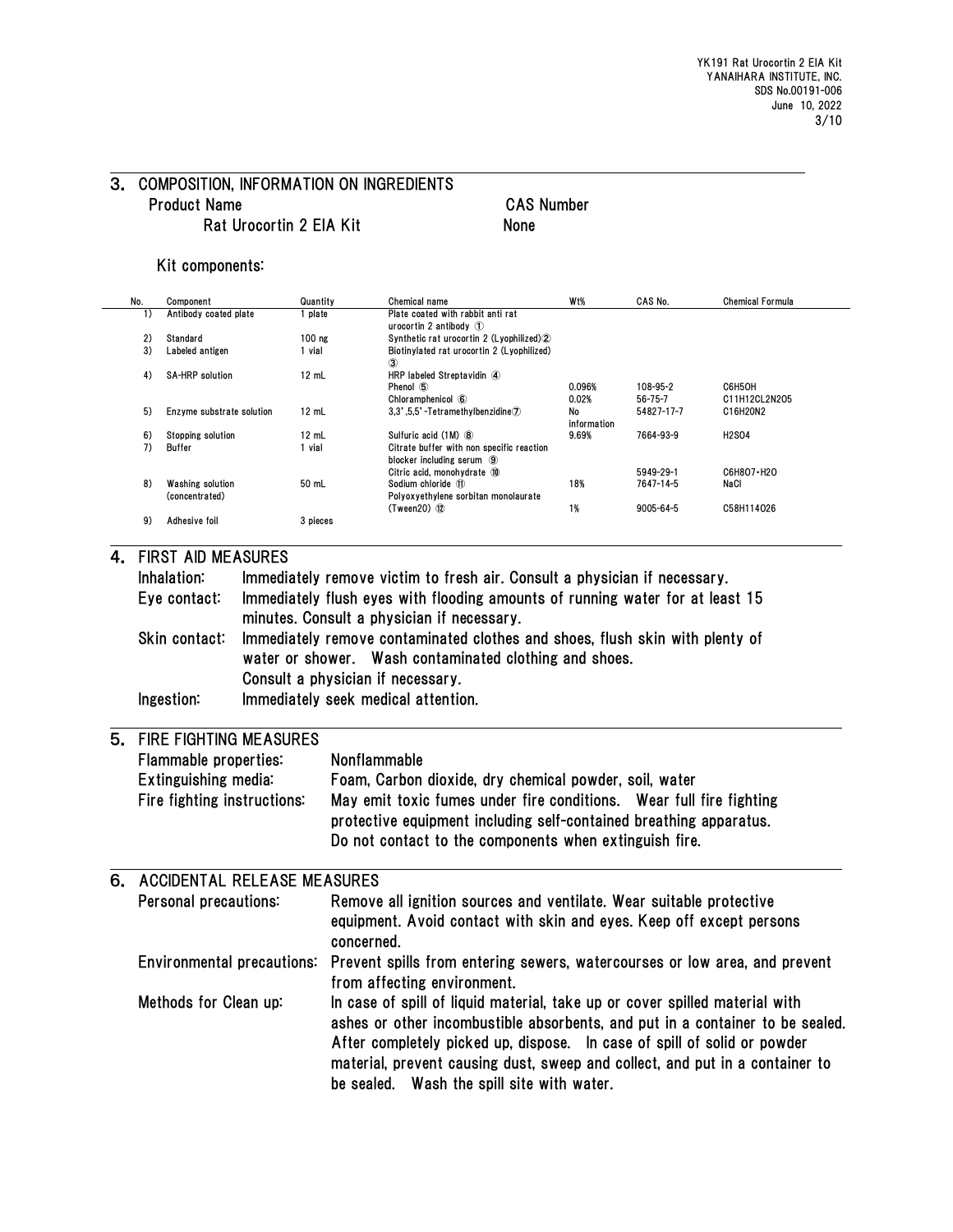## 7. HANDLING AND STORAGE

| Handling:         | Obtain a package insert before use.                                                      |
|-------------------|------------------------------------------------------------------------------------------|
|                   | Read all the cautions for safety in the package insert before use.                       |
|                   | Avoid strong light.                                                                      |
|                   | Avoid contact, inhalation and swallow.                                                   |
|                   | Use only in open air or ventilated area.                                                 |
|                   | Prevent from entering eyes.                                                              |
|                   | Ventilate the area to keep concentration in air below exposure limits.                   |
|                   | Avoid inhalation of mist, vapor and spray of material.                                   |
|                   | Avoid contact with eyes, skin and clothing.                                              |
|                   | Do not smoke and eat while using this kit.                                               |
|                   | Wash hands thoroughly after handling.                                                    |
|                   | Prevent from entering environment.                                                       |
|                   | Handle materials with suitable protection.                                               |
|                   | Use suitable equipment.                                                                  |
|                   | Do not pipette by mouth.                                                                 |
|                   | Do not leak, overflow and scatter.                                                       |
|                   | Do not fall down and damage.                                                             |
| $0 + \frac{1}{2}$ | Chara away from auplicht in a soal and deric place at $96.17^{\circ}$ (0.0 $^{\circ}$ 0) |

## Storage: Store away from sunlight in a cool and dark place at 36-47F (2-8°C).

# 8. EXPOSURE CONTOROLS, PERSONAL PROTECTION

|                      |                        | place where this kit is handled or stored. | Engineering measures: General ventilation and/or local exhaust ventilation as well as process isolation<br>is necessary to minimize employee exposure and maintain exposure limits below<br>exposure limits. Equip eye flushing facilities and shower rooms near operating |
|----------------------|------------------------|--------------------------------------------|----------------------------------------------------------------------------------------------------------------------------------------------------------------------------------------------------------------------------------------------------------------------------|
| Control parameter:   | (5) OSHA Final Limits; |                                            | $TWA = 5$ ppm                                                                                                                                                                                                                                                              |
|                      | JSOH (Japan);          |                                            | $TWA = 5$ ppm OEL                                                                                                                                                                                                                                                          |
|                      |                        |                                            | $TWA = 19mg/m3$ OEL skin                                                                                                                                                                                                                                                   |
|                      | ACGHTLV(s);            |                                            | $TWA = 5$ ppm skin                                                                                                                                                                                                                                                         |
|                      | (8) OSHA Final Limits; |                                            | $TWA = 1 mg/m3$                                                                                                                                                                                                                                                            |
|                      | JSOH (Japan);          |                                            | $TWA = 1 mg/m3$                                                                                                                                                                                                                                                            |
|                      |                        | ACGIH TLV(s);                              | TWA= $0.2 \text{ mg/m3}$                                                                                                                                                                                                                                                   |
|                      | (10)                   |                                            | Administrative control level 3.0/0.59Q+1 mg/m3, Japan Society of                                                                                                                                                                                                           |
|                      |                        | Occupational Health (JSOH) 1mg/m3          |                                                                                                                                                                                                                                                                            |
| Personal protection: |                        |                                            |                                                                                                                                                                                                                                                                            |
|                      |                        |                                            | Respiratory protection; NIOSH and MSHA approved respirator.                                                                                                                                                                                                                |
|                      | Hand protection;       | Suitable impervious gloves.                |                                                                                                                                                                                                                                                                            |
|                      | Eye protection;        |                                            | Suitable safety glasses (goggles).                                                                                                                                                                                                                                         |
| Skin protection,     |                        | Suitable protective clothing.              |                                                                                                                                                                                                                                                                            |

Others: Wash hands thoroughly after handling materials.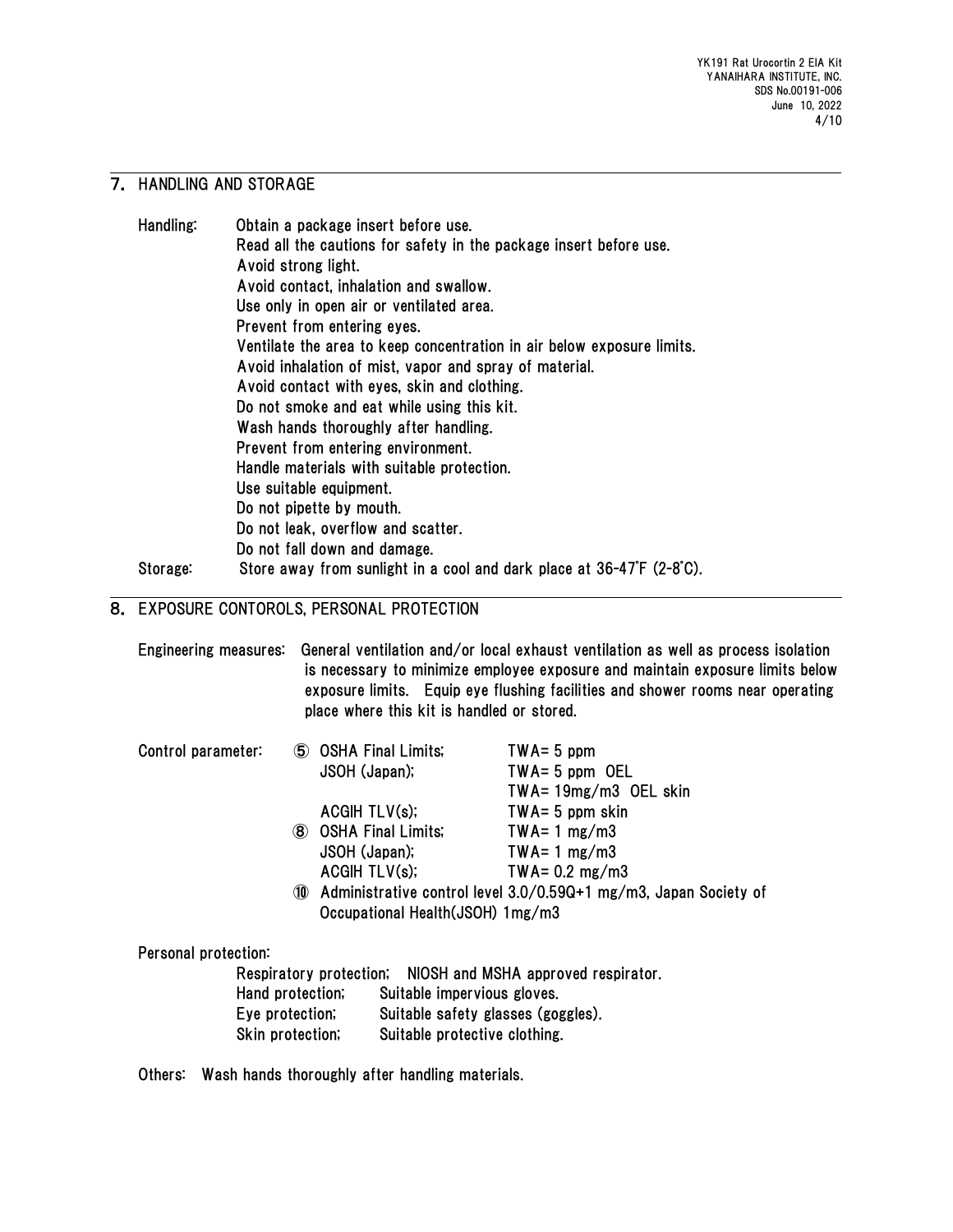| Component                     | 1)                 | 2)                                       | 3)                                       | 4)                      | 5)                                 | 6)                                  | 7)                                       | 8)                                  | 9)                                           |
|-------------------------------|--------------------|------------------------------------------|------------------------------------------|-------------------------|------------------------------------|-------------------------------------|------------------------------------------|-------------------------------------|----------------------------------------------|
| Appearance                    | Colorless<br>plate | White<br>color.<br>lyophilized<br>powder | White<br>color,<br>lyophilized<br>powder | Orange<br>color, Liquid | Colorless to pale<br>yellow liquid | Colorless<br>transparent,<br>Liquid | White<br>color,<br>lyophilized<br>powder | Colorless<br>transparent,<br>Liquid | Colorless<br>transparent<br>Polymer<br>sheet |
| pH                            | N/A                | N/A                                      | N/A                                      | 6.8                     | $3.3 - 3.8$                        | <1.0                                | N/A                                      | D/N/A                               | N/A                                          |
| Melting point                 | N/A                | D/N/A                                    | D/N/A                                    | N/A                     | N/A                                | N/A                                 | D/N/A                                    | N/A                                 | N/A                                          |
| <b>Boiling point</b>          | N/A                | N/A                                      | N/A                                      | D/N/A                   | D/N/A                              | D/N/A                               | N/A                                      | D/N/A                               | N/A                                          |
| Flash point                   | N/A                | D/N/A                                    | D/N/A                                    | D/N/A                   | D/N/A                              | D/N/A                               | D/N/A                                    | D/N/A                               | N/A                                          |
| <b>Explosive limits</b>       | N/A                | D/N/A                                    | D/N/A                                    | D/N/A                   | Not explosive                      | D/N/A                               | D/N/A                                    | D/N/A                               | N/A                                          |
| Vapor pressure                | N/A                | D/N/A                                    | D/N/A                                    | D/N/A                   | D/N/A                              | D/N/A                               | D/N/A                                    | D/N/A                               | N/A                                          |
| Vapor<br>density<br>$(air=1)$ | N/A                | D/N/A                                    | D/N/A                                    | D/N/A                   | D/N/A                              | D/N/A                               | D/N/A                                    | D/N/A                               | N/A                                          |
| Specifics gravity             | D/N/A              | D/N/A                                    | D/N/A                                    | D/N/A                   | 1.01                               | D/N/A                               | D/N/A                                    | D/N/A                               | D/N/A                                        |
| Solubility in<br>water        | Insoluble          | Soluble                                  | Soluble                                  | Mixable                 | Mixable                            | Mixable                             | Soluble                                  | Mixable                             | Insoluble                                    |
| Decomposition<br>temperature  | N/A                | D/N/A                                    | D/N/A                                    | D/N/A                   | D/N/A                              | D/N/A                               | D/N/A                                    | D/N/A                               | N/A                                          |

#### 9. PHYSICAL AND CHEMICAL PROPERTIES

N/A: Not applicable D/N/A: data not available

|  | 10. STABILITY AND REACTIVITY          |                                                                                                              |  |  |  |  |  |
|--|---------------------------------------|--------------------------------------------------------------------------------------------------------------|--|--|--|--|--|
|  | Chemical stability:                   | Product is stable under normal handling.                                                                     |  |  |  |  |  |
|  | Shelf life:                           | Stable up to 15 months after manufacturing.                                                                  |  |  |  |  |  |
|  | Hazardous polymerization:             | Will not occur.                                                                                              |  |  |  |  |  |
|  | Conditions to avoid:                  | Extremes of temperature and direct sunlight, heat, flames and<br>sparks, static electricity, spark, moisture |  |  |  |  |  |
|  | Incompatibility with other materials: | Alkaline substances, metals, strong oxidizing agents                                                         |  |  |  |  |  |
|  | Hazardous decomposition products:     | Sulfur oxides(SOx), Carbon monoxide(CO), carbon dioxide(CO2),<br>Nitrogen oxides(NOx)                        |  |  |  |  |  |

# 11. TOXICOLOGICAL INFORMATION

Information as the mixture is not available.

| <b>Acute toxicity</b> | $: 4)$ Phenol (oral, rat); LD50=375mg/kg             |
|-----------------------|------------------------------------------------------|
|                       | (dermal rabbit) LD50=670mg/kg                        |
|                       | Chloramphenicol (oral, rat); LD50=2500mg/kg          |
|                       | ATE=319.8                                            |
|                       | Hazard statement; Harmful if swallowed.              |
|                       | 5) Not classified                                    |
|                       | 6) Sulfuric acid (inhalation, rat); 2H LC50=510mg/m3 |
|                       | (oral, rat) $LD50=2140mg/kg$                         |
|                       | Category 4                                           |
|                       | Hazard statement; Harmful if inhaled.                |
|                       | Content=9.69%                                        |
|                       | 8) Tween 20 (oral, rat); LD50=37000mg/kg             |
|                       | Sodium chloride (oral, rat); LD50=3000mg/kg          |
|                       | Not classified                                       |
|                       |                                                      |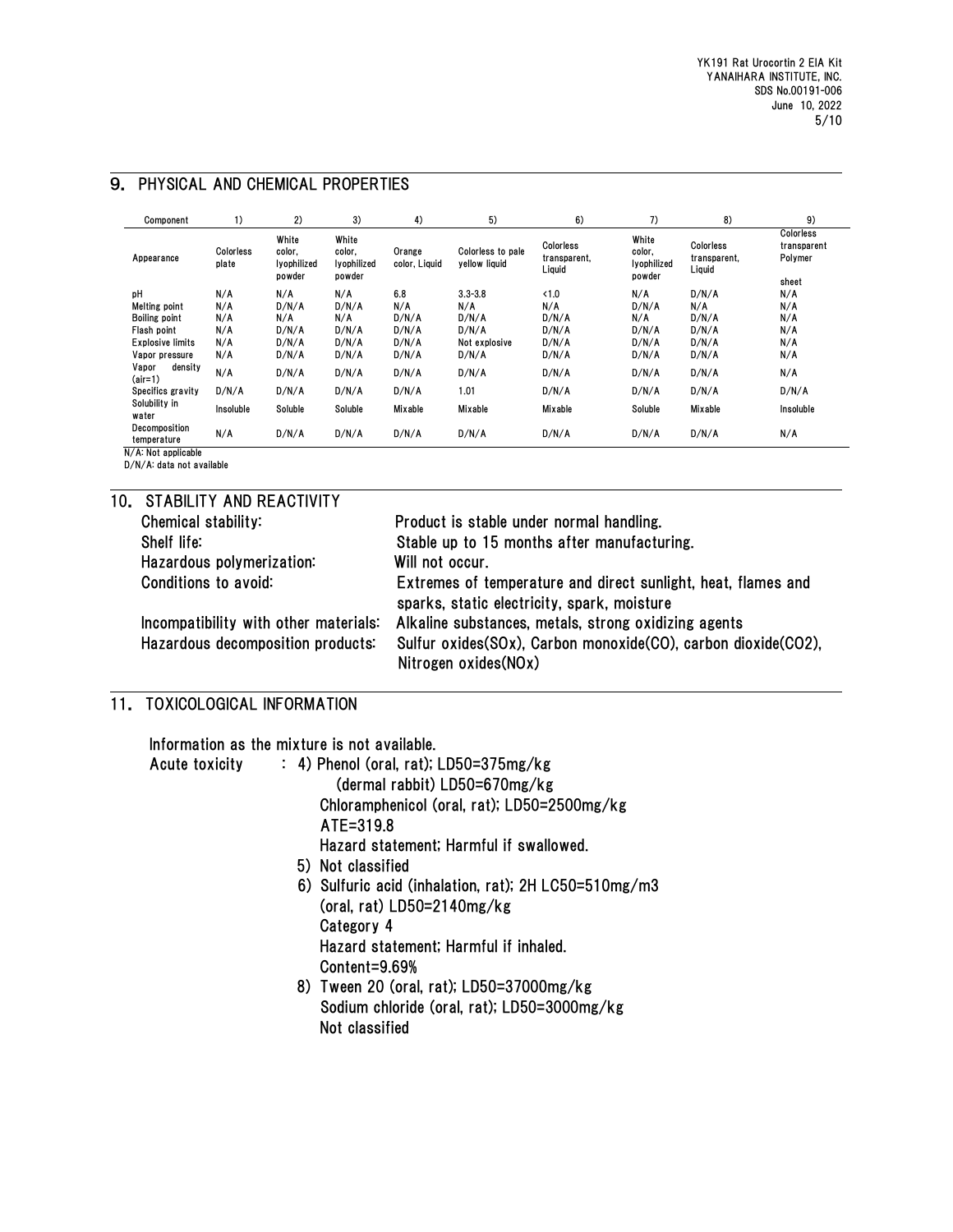Skin corrosion/irritation:

- 4) Phenol; Based on the NITE GHS classification results.
	- Category 2

Hazard statement; Causes skin irritation.

Content=0.096%

Chloramphenicol; Information not available.

- Not classified
- 5) Not classified
- 6) Sulfuric acid; Based on the NITE GHS classification. Category 1

 Hazard statement; Causes severe skin burns and eye damage. Content=9.69%

 8) Tween 20 (skin, human); 15mg/3days, Mild Sodium chloride (skin, rabbit); 500mg/24H, Mild Category 3 Hazard statement; Skin irritant

Serious eye damage/irritation:

- 4) Phenol; Based on the NITE GHS classification results.
	- Category 2A
	- Hazard statement; Causes serious eye irritation. Content=0.096%
	- Chloramphenicol; Information not available.

Not categorized

- 5) Not classified
- 6) Sulfuric acid; Based on the NITE GHS classification results. Category 1 Hazard statement; Causes serious eye damage.
	- Content=9.69%
- 8) Tween 20 (eye); R-phase(s) =R36 (Irritating to eyes) Sodium chloride (eye, rabbit); 100mg/24H, Medium Category 2B

Hazard statement; Causes eye irritation.

## Respiratory or skin sensitization:

Respiratory sensitization

- 4) Phenol; Based on the NITE GHS classification results.
	- Chloramphenicol; Information not available.
- 5) Not classified
- 6) Sulfuric acid; No data available.
- Skin sensitization
	- 4) Phenol; Based on the NITE GHS classification results.
		- Chloramphenicol (skin); Causes allergic skin reaction. Content=0.02% Not classified
	- 5) Not classified
	- 6) Sulfuric acid; No data available.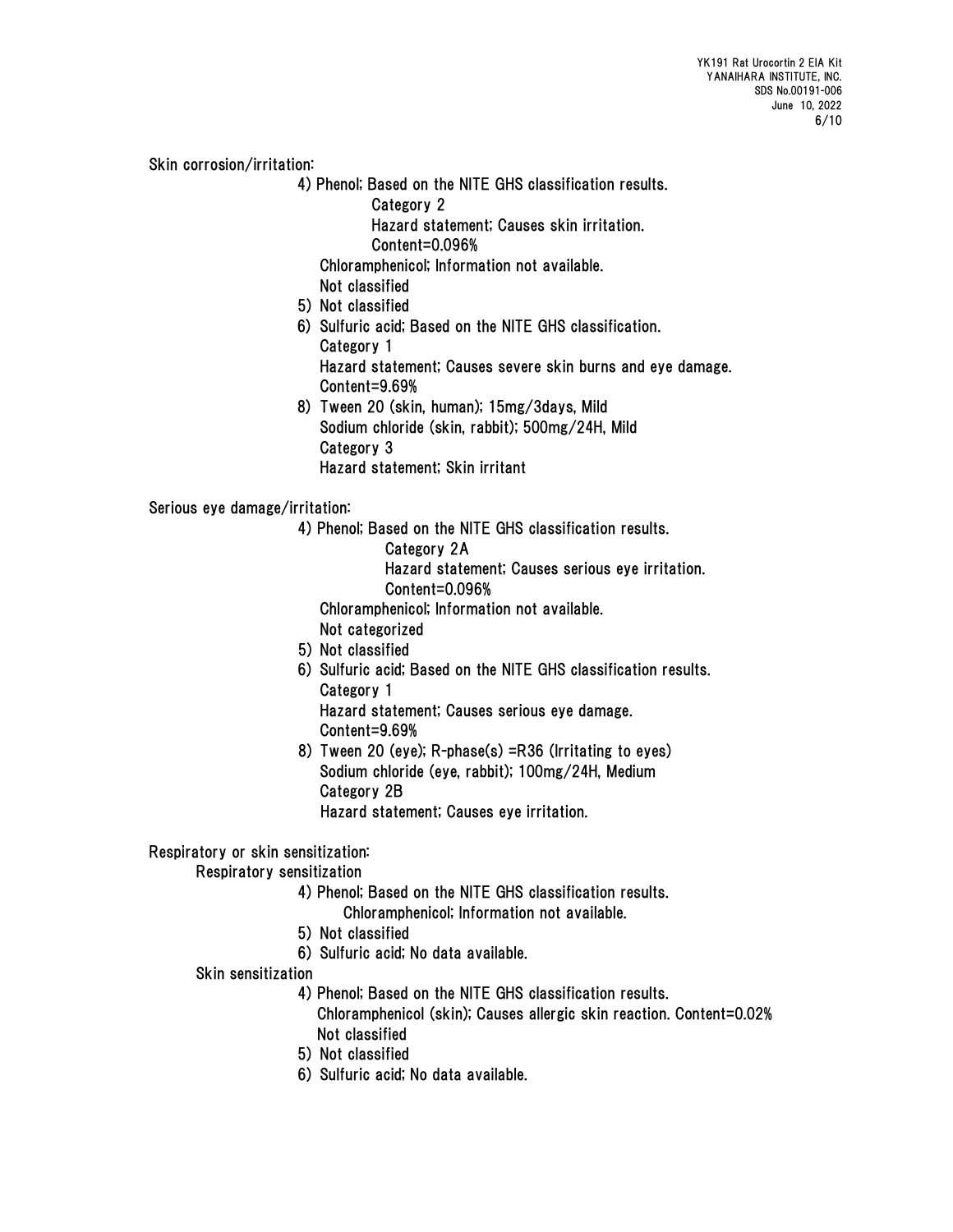Germ cell mutagenicity:

 4) Phenol; Based on the NITE GHS classification results. Category 1B

Hazard statement; May cause genetic defects.

Content=0.096%

Chloramphenicol; Information not available.

- 5) Not classified
- 6) Sulfuric acid; No data available.
- Carcinogenicity: 4) Phenol; IARC 3 (1999) (substances which cannot be classified to human carcinogens), ACGIH: A4 (2005), IRIS: D (2002) Chloramphenicol; IARC group 2A (substances which may be carcinogenic to human), Content=0.02%

Not classified

- 5) Not classified
- 
- 6) Sulfuric acid; Occupational exposure to Mist of inorganic strong acids including sulfuric acid is classified to group 1 in IARC (to have carcinogenicity for human ), group A2 in ACGIH (suspected human carcinogens) and group K in NTP (known to have carcinogenicity for human). With respect for the evaluation by IARC and current evaluation by NTP, it should be classified to category 1, however since sulfuric acid itself is classified to Category 4 in DFGOT and is not classified to carcinogen by any other organization, component 6) cannot be classified.

Reproductive toxicity:

- 4) Phenol; Based on the NITE GHS classification results.
	- Category 1B
	- Hazard statement; May damage fertility or the unborn child.
	- Content=0.096%
	- Chloramphenicol; Information not available.
- 5) Not classified
- 6) Sulfuric acid; No data available.

## Specific target organ systemic toxicity/Single exposure:

4) Phenol; Based on the NITE GHS classification results.

Category 1 respiratory system, cardiovascular system, kidney and nervous system

# Hazard statement; Causes damage to following organs: respiratory system, cardiovascular system, kidneys, nervous

## system.

Content=0.096%

Chloramphenicol; Information not available.

- 5) Not classified
- 6) Sulfuric acid; Based on the NITE GHS classification results.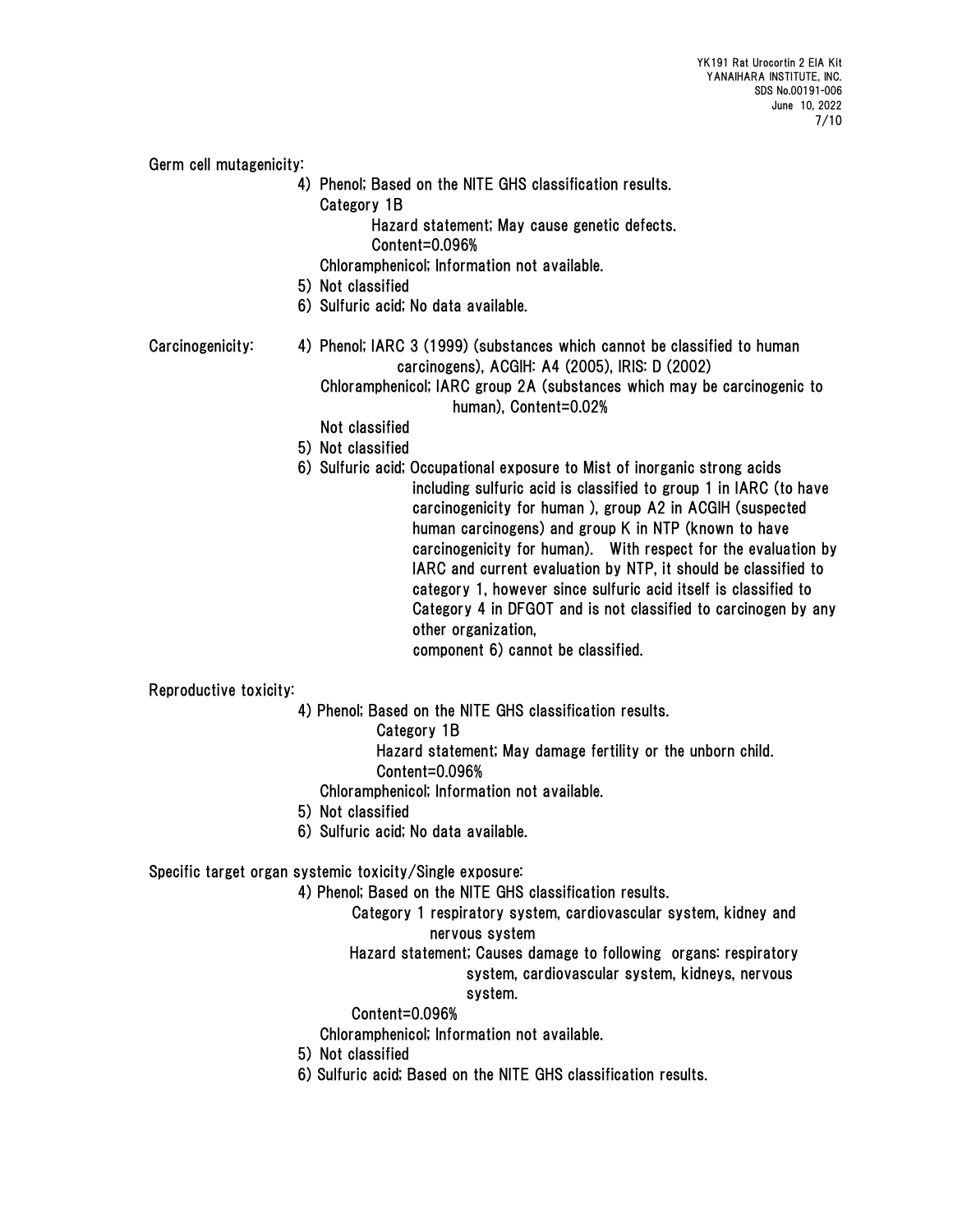## Category 1 respiratory system Hazard statement; Causes damage to the following organs: respiratory system.

## Content=9.69%

Specific target organ systemic toxicity/Repeated exposure:

4) Phenol; Based on the NITE GHS classification results.

Category 1 cardiovascular system, liver, digestive system, blood system, kidney, pancreas, thymus, central nervous system

Hazard statement; Causes damage to the following organs through

prolonged or repeated exposure: cardiovascular system,

liver, digestive system, blood system, kidneys,

pancreas, thymus, central nervous system.

## Content=0.096%

Chloramphenicol; Information not available.

- 5) Not classified
- 6) Sulfuric acid; Based on the NITE GHS classification results. Category 1 respiratory system Hazard statement; Causes damage to respiratory system with long term or

repeated exposure: respiratory system.

Content=9.69%

## 12. ECOLOGICAL INFORMATION

Information as the mixture is not available.

Aquatic environmental toxicity/Acute phase:

4) Phenol; Ceriodaphnia: EC50=3.1mg/L/48h (EU-RAR, 2002)

Algae/aquatic plants (Pseudokirchneriella subcapitata) 96H EC50=46.42 mg/L Fish (Pimephales promelas) 96H LC50=11.9-50.5mg/L Crustacea (Daphnia magna), 48H EC50=4.24-10.7 mg/L

Chloramphenicol; 96H LC50=15-42  $\mu$  g/L

- Component 4) is not classified.
- 5) No information available.
- 6) Sulfuric acid; In fish (Bluegill), 96H LC50=16-28mg/L Daphnia magna 24H EC50=29mg/L Hazard statement; Harmful to aquatic life.

Aquatic environmental toxicity/Chronical phase:

- 4) Phenol; Based on the NITE GHS classification results. Chloramphenicol; Has rapid degradability.
	- Component 4) is not classified.
- 6) Sulfuric acid; Based on the NITE GHS classification results.

## 13. DISPOSAL CONSIDERATIONS

Dispose of all waste material including containers in accordance with all applicable laws and local environmental regulations.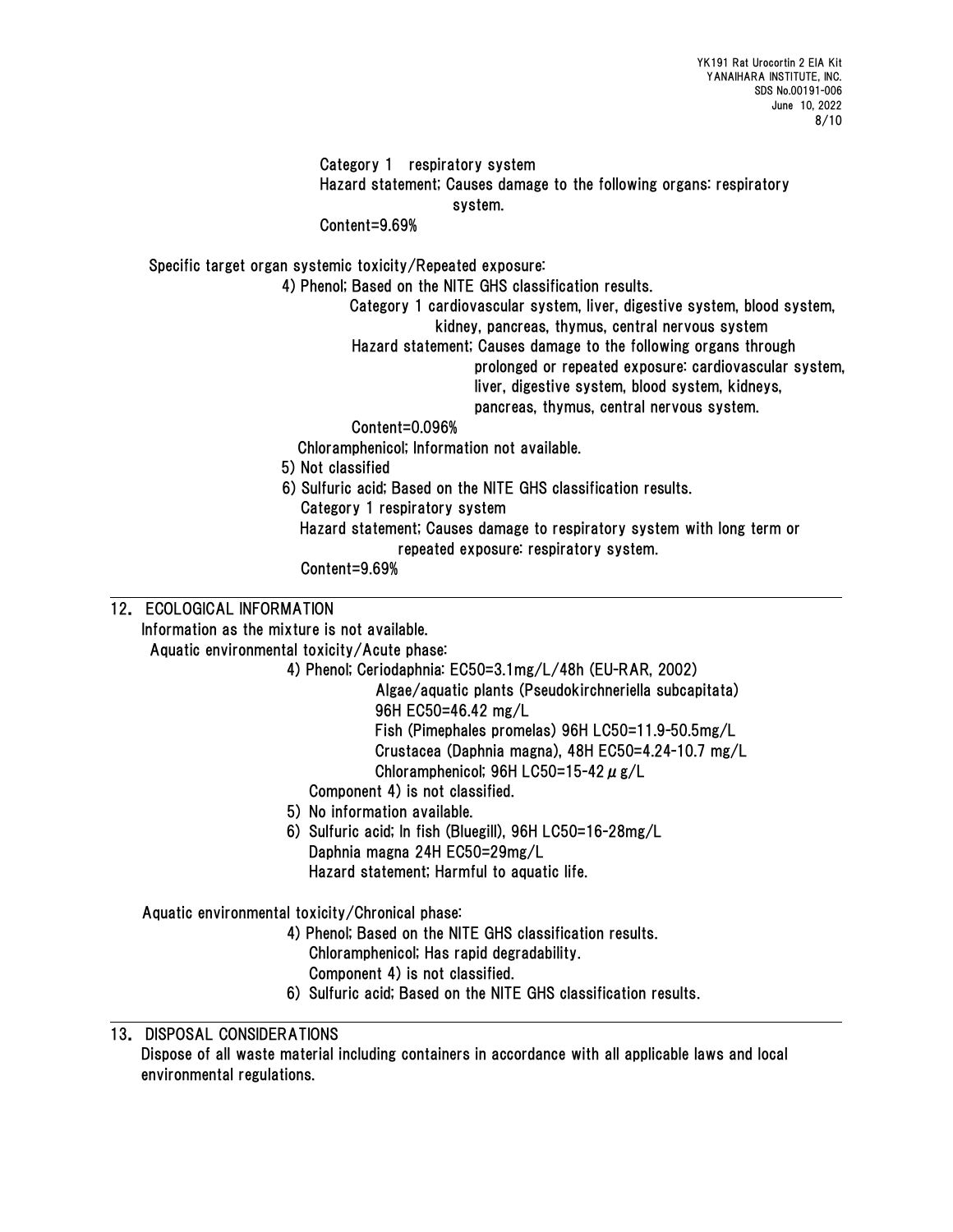## 14. TRANSPORT INFORMATION IATA: As a mixture, the substance is subjected to no limitations.

## 15. REGULATORY INFORMATION

International Inventories EINECS/ELINCS Listed TSCA Listed

Japanese regulations Fire Service Act; Not applicable Poisonous and Deleterious Substances Control Law; Not applicable Industrial Safety and Health Act; Group 3 Specified Chemical Substance, (Ordinance on Prevention of

Hazards Due to Specified Chemical Substances Art.2 Para.1, Item 6) Harmful Substances Whose Names Are to be Indicated on the Label (Law Art.57, Para.1, Enforcement Order Art.18) Notifiable Substances (Law Art.57-2, Enforcement Oder Art.18-2

No.613, 474

Act on the Evaluation of Chemical Substances and Regulation of Their Manufacture, etc.;

Priority Assessment Chemical Substances (Law Article 2, Para.5) Regulations for the carriage and storage of dangerous goods in ship;

Corrosive Substances(Ordinance Art.3, Ministry of Transportation Ordinance Regarding Transport by Ship and Storage)

Civil Aeronautics Law;

Corrosive Substances (Ordinance Art.194, MITL Nortification for Air Transportation of Explosives etc.)

Marine Pollution Prevention Law Pollutant Release and Transfer Register Law;

Class 1

Class 1 - No. 349

Air pollution Control Law; Specified substance

EU Directive 1999/45/EC; classification, packaging and labeling of dangerous Preparations SYMBOL : C as component 6) R-phrases : 35 as component 6) S-phrases : 26-45 as component 6)

In case of contact with eyes, rinse immediately with plenty of water and seek medical advice. In case of accident or if you feel unwell, seek medical advice immediately.

EC index No. : ⑤=604-001-00-2, ⑦=259-364-6 , ⑧=016-020-00-8 Other ingredients=Not listed.

Follow all the regulations in your country.